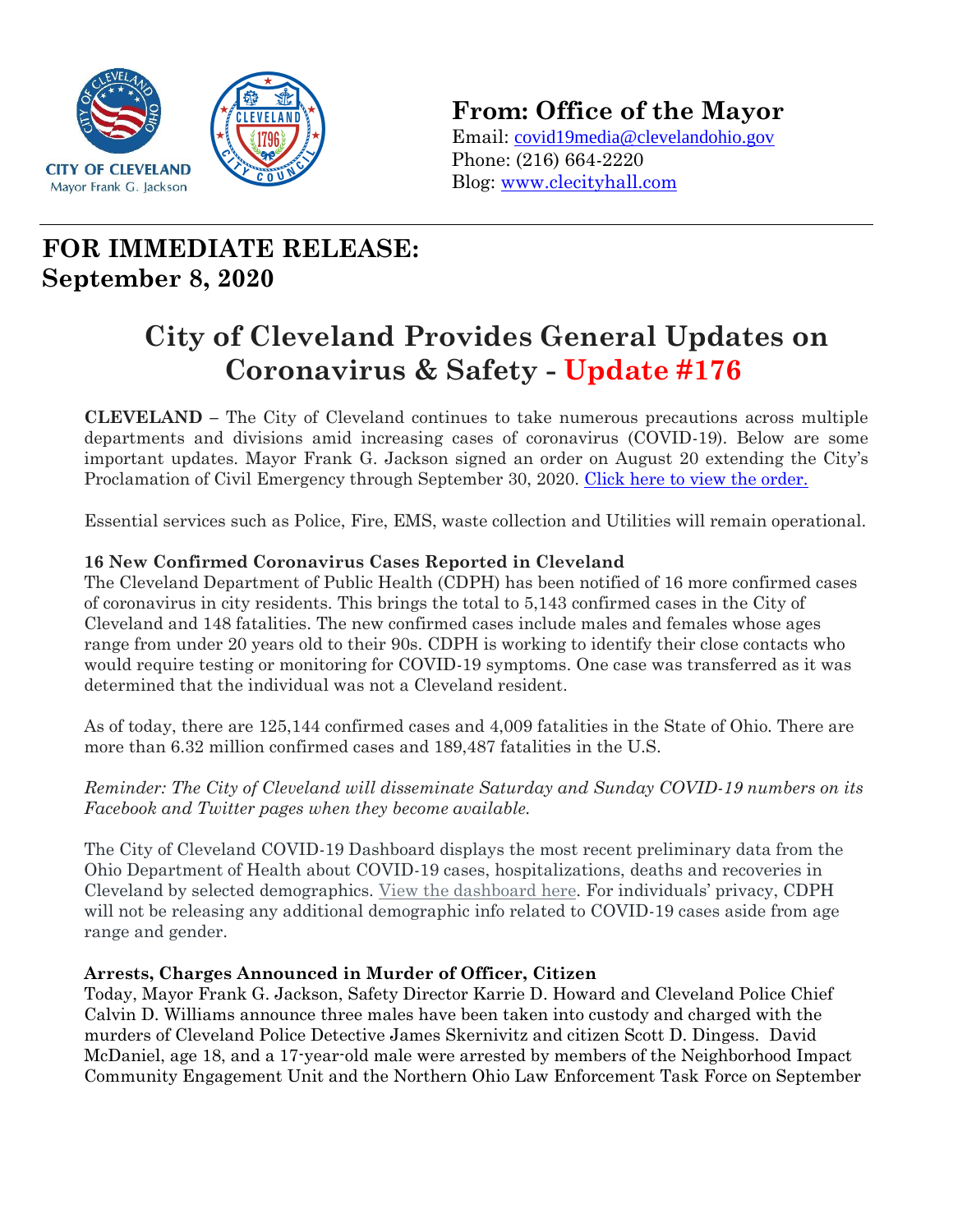7, 2020. A 15-year-old male turned himself in to investigators today. Charges have been filed against all three individuals.

"The Cleveland Division of Police, their federal and local partners worked together on this case," said Cleveland Mayor Frank G. Jackson. "I continue to ask that you join me in offering condolences to the family of Detective Skernivitz, his wife and their children."

On Thursday, September 3, 2020 at approximately 10 p.m., Detective James Skernivitz was shot and killed in the line of duty along with Citizen Scott D. Dingess in the area of West 65th Street and Storer Avenue. Detective Skernivitz was assigned to the Gang Impact Unit and was recently sworn in as a Violent Crimes Task Force officer with the Federal Bureau of Investigation, working on the national law enforcement initiative Operation Legend. Three different persons of interest were identified and taken into custody on unrelated warrants early on, however they were not charged in this incident.

"I want to commend the investigators in this case who dedicated every waking moment to ensure that the individuals responsible for this terrible crime were properly identified and taken into custody," said Cleveland Police Chief Calvin D. Williams. "I am thankful to the citizens who came forward with information. Furthermore, I want to thank the community members who have offered their kind words of support and prayers. They are truly appreciated."

"It is with a heavy heart that we make the announcement of the three individuals arrested believed to be responsible for the shooting death of our law enforcement colleague, Detective James Skernivitz," said Special Agent in Charge, Eric Smith, Federal Bureau of Investigation. "The swift investigation completed by law enforcement, with numerous tips provided from the community, has been commendable – a true partnership. These three individuals will be held accountable for their heinous actions. Our continued thoughts and prayers to the Skernivitz family and our partners at the Cleveland Division of Police."

"The excellent work of law enforcement has made the city safer for its citizens," said Captain Richard McIntosh, Crimestoppers of Cuyahoga County, Inc.

Funeral arrangements for Detective James Skernivitz will be made public once they are finalized.

#### **The City of Cleveland Releases CDPH COVID-19 Non-Compliance Report**

CDPH continues to monitor COVID-19 non-compliance complaints. Since March 20, 2020 through September 8, 2020, CDPH has 3,549 COVID-19 non-compliance complaints. To date, CDPH has received 1,097 mass gathering non-compliance allegations, 1,636 mask non-compliance allegations and 703 social distancing non-compliance allegations in the City of Cleveland. To view and download CDPH's COVID-19 non-compliance report, click [here.](https://clecityhall.files.wordpress.com/2020/09/non-compliance-report-9-8-2020.pdf)

#### **Public Comment Period for the East 75th Street Bridge Open**

The public comment period for the East 75th street bridge replacement project is open now through October 6. The bridge is located between Woodland and Grand Avenues and is approximately 900 feet in length. It currently serves Orlando Bakery, Greater Cleveland RTA and the future Cleveland Police Headquarters Project, providing community access to Woodland and Kinsman Avenues as well as area recreational and cultural centers. [View information on the](https://clecityhall.files.wordpress.com/2020/09/east-75th-street-bridge-replacement-fact-sheet-for-public-comment-9-3-20rjs.docx)  [planned improvements and instructions on comment submission](https://clecityhall.files.wordpress.com/2020/09/east-75th-street-bridge-replacement-fact-sheet-for-public-comment-9-3-20rjs.docx) here.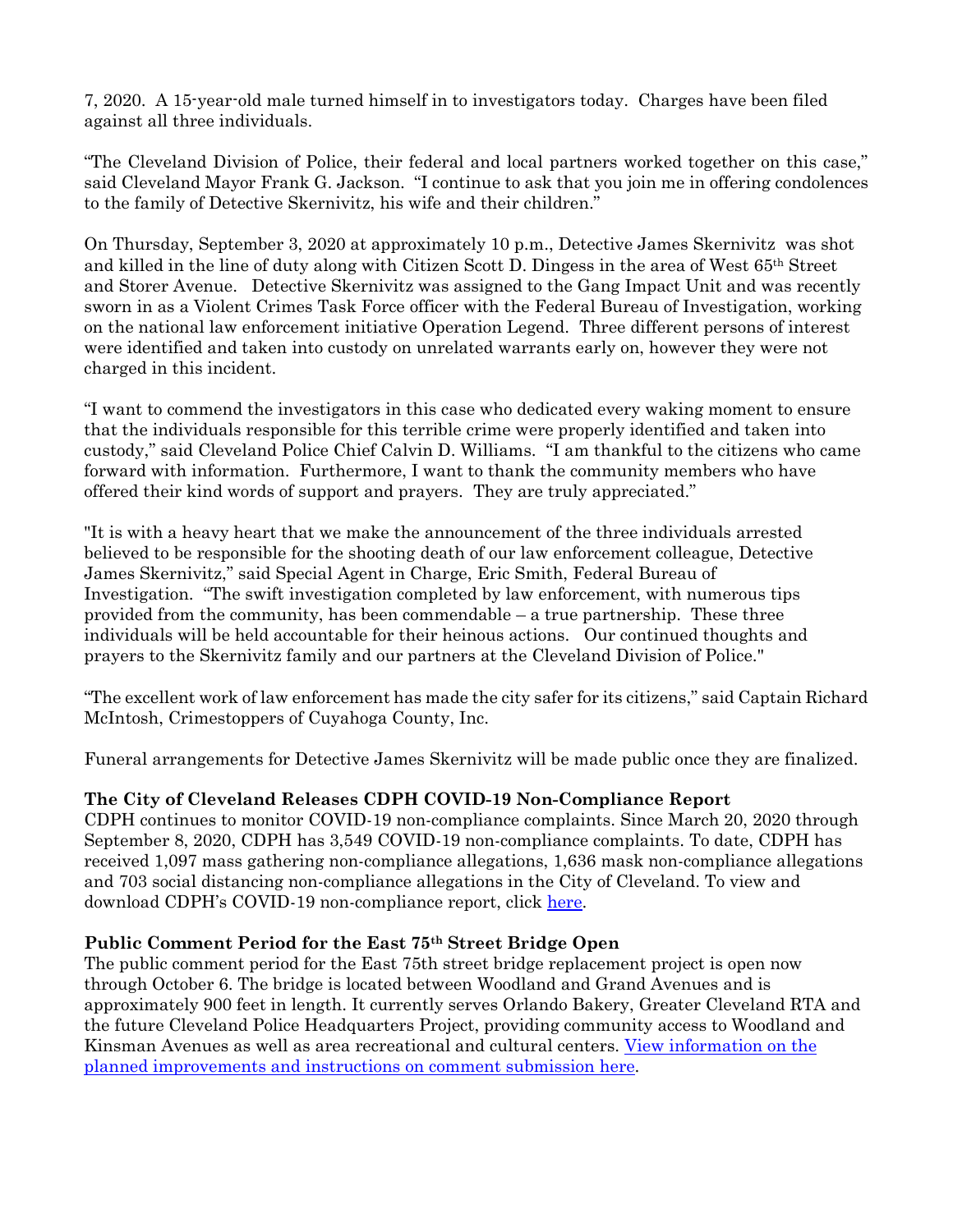#### **Labor Day Week Bulk Pick-Up and Waste Collection Schedule**

Bulk pick-up will be conducted on the second full week of September with a one-day delay. The City of Cleveland Department of Public Works WILL NOT collect trash or bulk pick-up on Monday, Sept. 7, 2020 in observance of Labor Day. Waste collection and bulk pick-up for the remainder of that week will be delayed by one day, resuming on Tuesday, Sept. 8, 2020. The waste collection schedule for the week of Sept. 7 will be as follows:

- Monday Waste collection and bulk pick-up delayed until Tuesday.
- Tuesday Waste collection and bulk pick-up delayed until Wednesday.
- Wednesday Waste collection and bulk pick-up delayed until Thursday.
- Thursday Waste collection and bulk pick-up delayed until Friday.
- Friday Waste collection and bulk pick-up delayed until Saturday.

As a reminder, residents are permitted to up to three bulk items on tree lawns. More info on proper disposal:

- Residents may leave out for collection items such as appliances, tables, chairs, mattress box springs, couches and furniture.
- All mattresses, box springs and cloth furniture must be wrapped in plastic.
- In addition to the three items, residents may leave out up to four tires.
- The City does not accept construction material.
- Boxes and loose bags are not bulk items.
- Carpet must be cut and rolled into 3-foot long pieces and must not exceed 40 pounds.

The Division of Waste also reminds residents of the following waste regulations:

- Only waste in officially issued City carts will be accepted, and loose trash or bags outside City roll carts will not be accepted.
- The following will be not be accepted in or outside of roll carts: construction materials, hazardous waste, bricks, dirt, concrete, cinder blocks, auto parts, loose metal items, medical waste or fluorescent tubes. No wet paint should be placed in roll carts. All paint cans should be dry before they are placed in roll carts.
- Do not place hot charcoal ashes in roll carts.

For further information regarding waste collection, please call the Division of Waste Collection at (216) 664-3711 or visit www.clevelandohio.gov.

#### **Save the Date for Mayor Jackson's Virtual State of the City Address**

Please join Mayor Frank G. Jackson for his 2020 State of the City on Oct. 8 at 6 p.m. In adherence to safe social distancing guidelines, this year's event will be held virtually via social media and phone call. The mayor is expected to touch on an array of topics ranging from the effects of the pandemic to public safety to various City projects and initiatives as well as his vision to continue to move Cleveland forward.

Watch the Livestream on our Facebook, Instagram and Twitter pages. You may also sign up to receive a phone call and hear live audio from the event at [www.clevelandohio.gov/stateofthecity.](http://www.clevelandohio.gov/stateofthecity?fbclid=IwAR03Xu-5yzQs8L86l-Nr4C6IYth5TzJ7PR_IjP32-IupFqR5UkbMhnM7fqo) Follow **[#CLESOTC20](https://www.facebook.com/hashtag/clesotc20?__eep__=6)** on our social channels for updates before and during the event.

#### **Calls Regarding COVID-19 Complaints**

With the passage by Cleveland City Council of an ordinance authorizing penalties for noncompliance with Mayor Jackson's mask mandate, enforcement is now in effect. There are two numbers Clevelanders should call regarding non-compliance: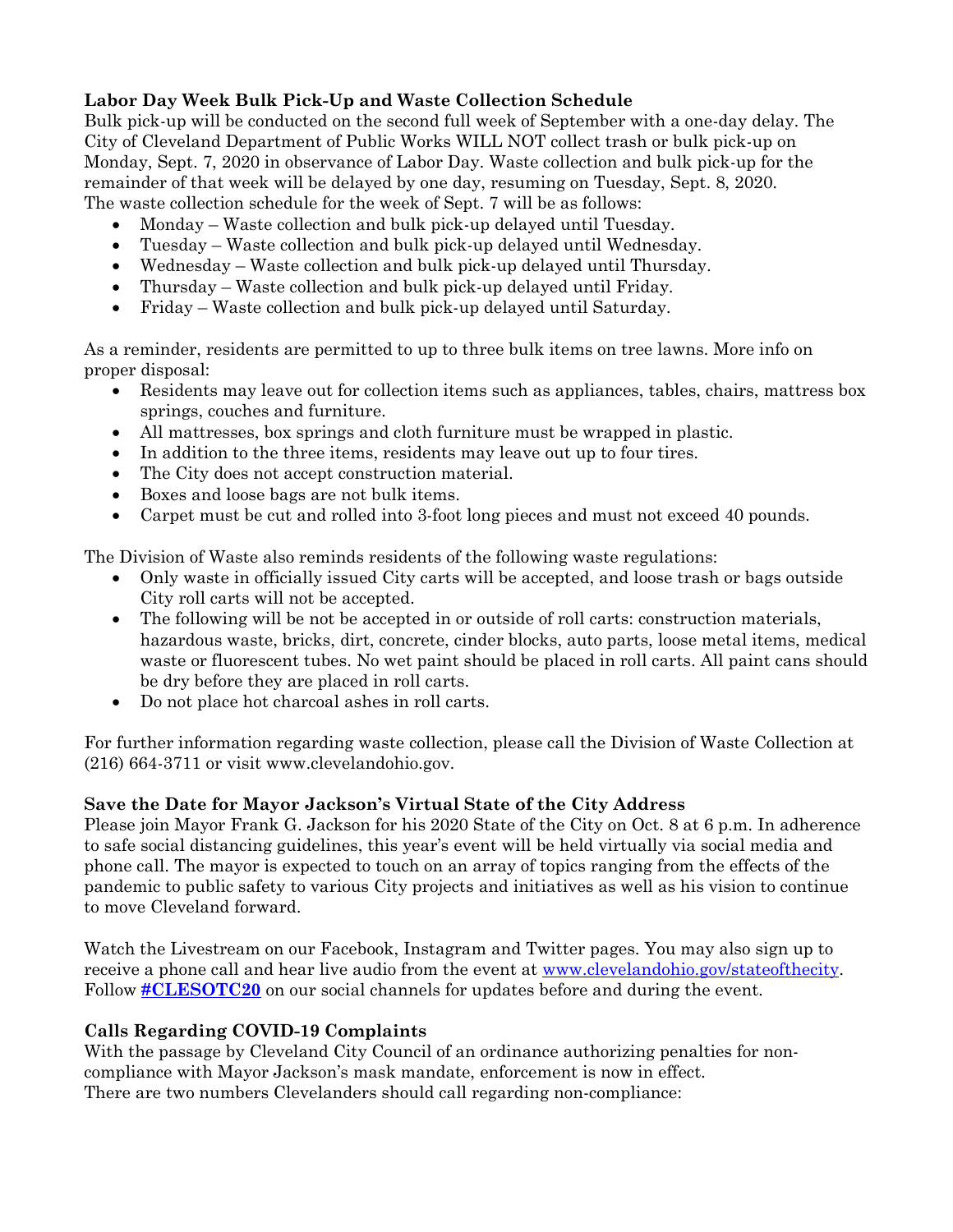- **Business complaints:** CDPH hotline at (216) 857-7165
- **Individual or private residence complaints:** Cleveland Police non-emergency line at (216) 621-1234

Cleveland City Council recently approved the mandatory use of masks in public spaces as well as certain penalties for individuals and businesses that do not comply. On July 3, Mayor Jackson signed an amended order mandating the use of masks in public in the City of Cleveland to slow the spread of the highly contagious coronavirus. This includes mandatory use in bars, restaurants, shared office settings, rideshares and other shared spaces.

Citations may be issued with fines for the following:

- Any business or person violating the mask or safe-seating order (which maintains social distancing of at least six feet between patrons) is subject to civil penalties in accordance with Ordinance No. 556-2020, specifically chapters 602 and 236.
- Any business in the City of Cleveland with an employee who becomes ill with the coronavirus is required to immediately disinfect and sanitize the premises. Following a warning, they may be subject to a civil penalty of \$1,000 for the first offense and a civil penalty of \$3,000 for each subsequent violation.

#### **City of Cleveland Seeks Applicant for Civilian Police Review Board**

The City of Cleveland is looking for a qualified applicant to fill a vacant seat on the Civilian Police Review Board. The selected applicant would be appointed to complete a four-year-term that runs through **Aug. 8, 2024**.

Requirements: Persons applying to fill a vacancy on the CPRB cannot be employed currently as a law enforcement officer and cannot be a current or former employee of the Cleveland Division of Police. Also, such persons cannot be currently employed by the City of Cleveland or any public agency having a connection with the City of Cleveland including county agencies and community development corporations. The candidate for this vacant position must be a Cleveland resident.

To apply, please submit a resume with work history and a cover letter to Tracy Anderson, Government & International Affairs Manager, Boards & Legislative Liaison, at [TAnderson@city.cleveland.oh.us](mailto:TAnderson@city.cleveland.oh.us) by **Sept. 14, 2020**

#### **Upcoming Cleveland Transformation Alliance Meetings**

The Cleveland Transformation Alliance Committee (CTA) will be hosting several public meetings over the next few weeks. Meetings will be held via Zoom or Microsoft Teams. For more information on these meetings, please visit [http://www.myCLEschool.org.](http://www.mycleschool.org/) The details for each meeting are as follows:

**Cleveland Plan Progress Committee**: Wednesday, September 9 at 3:30 p.m.

Meeting Via Microsoft Teams Phone: +1 216-815-0098 Conference ID: 316 551 284#

**Governance Committee**: Monday, September 14 at 11 a.m. Meeting Via Microsoft Teams Phone: +1 216-815-0098 Conference ID: 610 362 995#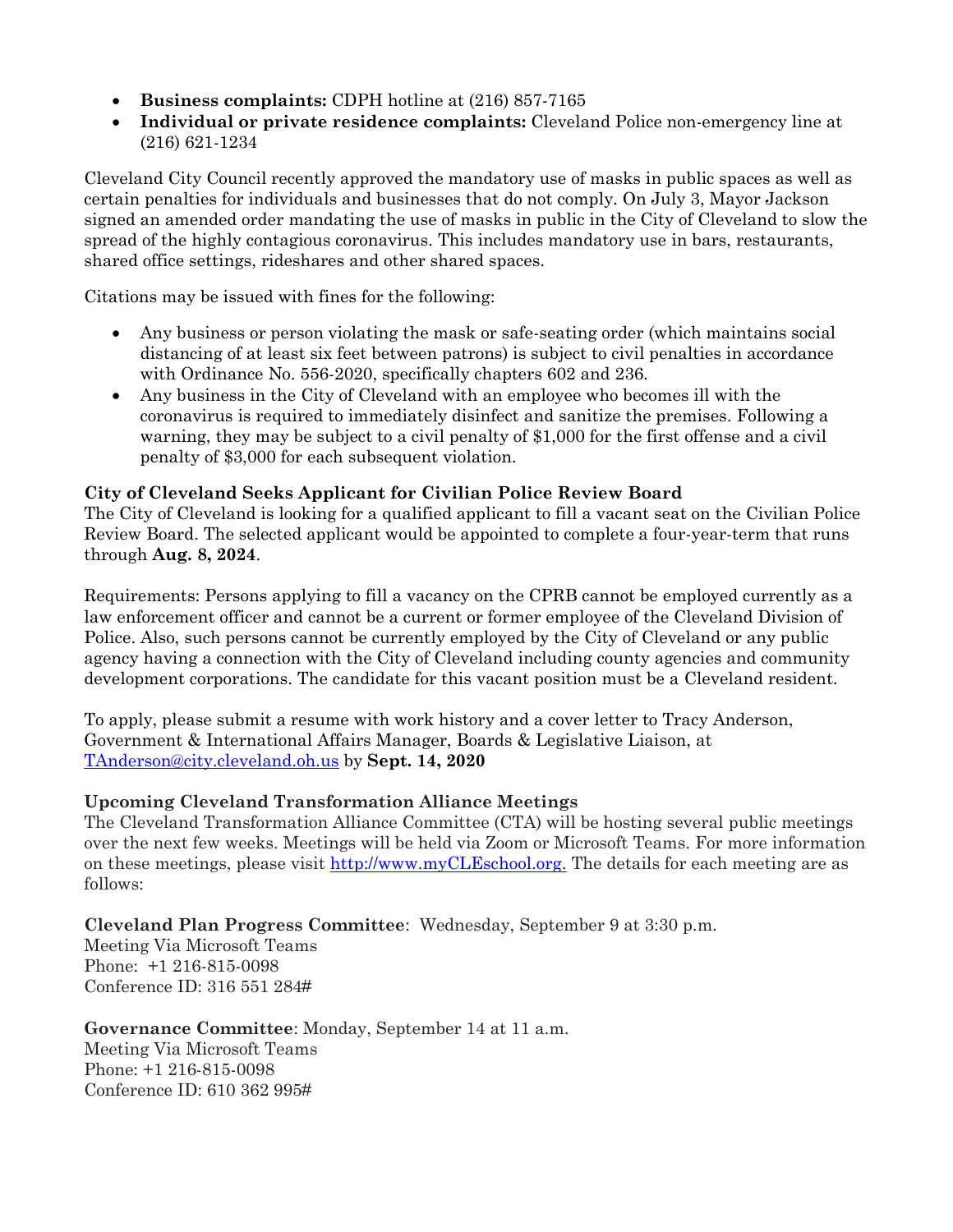**Cleveland Transformation Alliance Board Meeting**: Monday, September 21 at 5:30 p.m.

Meeting Via [Zoom](https://zoom.us/j/97640392726?pwd=WWRBLzUxUlN3d0NHMHgraVNUWXFsQT09) Meeting ID: 976 4039 2726 Passcode: 690222 Join Via phone: +16465588656 Find your local number:<https://zoom.us/u/aAmb93VCZ>

#### **City of Cleveland Utility Services Update**

The City of Cleveland, Department of Public Utilities, in accordance with Mayor Frank Jackson's Declaration of Civil Emergency has continued with the policy suspending termination of service for non-payment. However, this policy is continually being monitored with great concern and awareness of the financial difficulties and other vulnerabilities many of our customers are facing due to the pandemic.

At an appropriate point in time, Cleveland Water's and Cleveland Public Power's suspension of service disconnections for non-payment will be ending and our regular process for collections and disconnection of delinquent accounts will resume.

If your account is currently past due, we want to ensure you are aware that disconnections will be resuming and offer our assistance.

#### **Cleveland Water**

We offer multiple ways to make fee-free payments:

- Online at [my.clevelandwater.com](http://my.clevelandwater.com/)
- By calling 216-446-6834 or 216-664-3130
- Using the dropbox located at 1201 Lakeside Ave.

If you have any questions about your account status, please contact CWD Customer Service at 216-664-3130, Monday through Friday, 7:30 a.m. to 5:30 p.m.

#### **Cleveland Public Power**

We offer multiple ways to make fee-free payments:

- Online at <u>cpp.org</u>
- By calling 216-664-4600 or 216-420-8000
- Using the dropbox located at 1201 Lakeside Ave.

If you have any questions about your account status, please contact CPP Customer Service at 216- 664-4600, Monday through Friday, 7:30 a.m. to 5:30 p.m.

#### **Department of Public Utilities Customer Reconnection Updates**

While business is operating as normal, the Public Utilities Building is closed to the public. Cleveland Water and Cleveland Public Power have temporarily stopped disconnection of residential services for non-payment. Cleveland Water customers should call (216) 664-3130 and Cleveland Public Power customers should call (216) 664-4600 for service restoration.

Cleveland Water Pollution Control (WPC) Customer Service lobby remains open to the public to purchase permits and review maps. The WPC office at 12302 Kirby Ave. is open 8 a.m.-5 p.m., Monday through Friday. Report emergencies 24/7 by calling (216) 664-2513. To date:

CPP has reconnected 140 total customers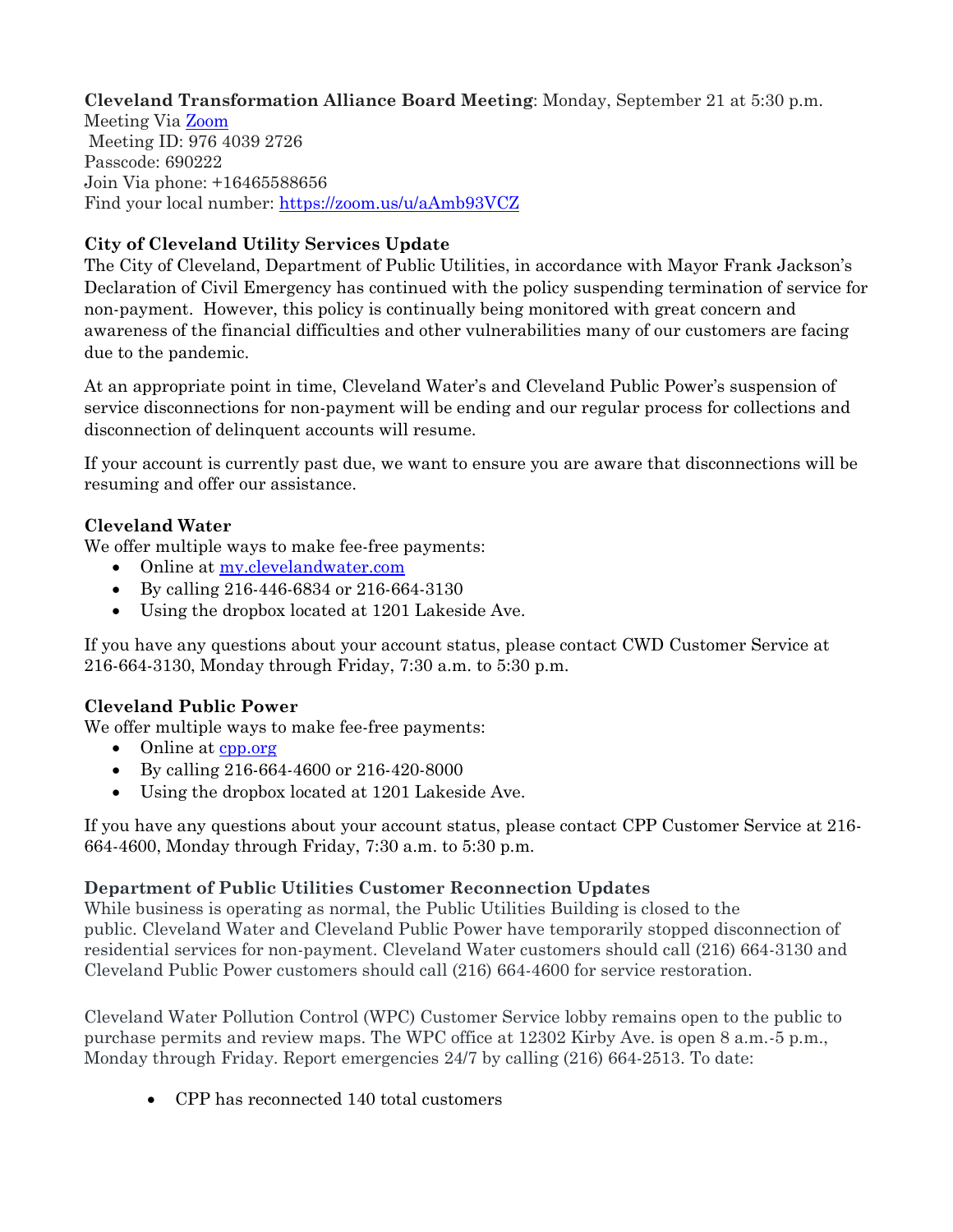CWD has reconnected 2,036 total customers

Cleveland Water customers can make payments and manage their account at myclevelandwater.com or by calling (216) 664-3130. Questions can be submitted via the inquiry form at clevelandwater.com/ask-a-question. CPP customers can make payments and manage their account at cpp.org. Inquiries and questions can be submitted via [www.cpp.org/Contact](http://www.cpp.org/Contact) Cleveland Water and CPP customers may also use the dropbox located at 1201 Lakeside Ave. Please include name and account number along with payment. Multiple accounts must be on separate checks.

### **Other Important Reminders**

#### **Mayor Jackson Announces Restart CLE**

Mayor Jackson has unveiled his strategic plan for the recovery of Cleveland's economy amid the coronavirus pandemic. As the city began this recovery planning process, it engaged experts from Cleveland State University and local medical institutions and made a deliberate choice to build from a health and medical perspective in order to protect those at risk from the coronavirus and then incorporate economic and social support to help the people and businesses who need assistance.

[View Mayor Jackson's full plan here.](https://clecityhall.files.wordpress.com/2020/05/mayor-jackson-restart-cle-plan.pdf) [View Mayor Jackson's Facebook](https://www.facebook.com/CityofCleveland/videos/862875027542146/) Live announcement here.

#### **List: Cleveland COVID-19 Testing Sites**

Testing for those with COVID-19 symptoms or who have been exposed to someone with COVID-19 is available at the local federally-qualified health centers (FQHCs) below:

*Neighborhood Family Practice*

- o W. 117 Community Health Center 11709 Lorain Ave.
- o By appointment only
- o Tests are available regardless of one's ability to pay
- o Call (216) 281-0872 for information or to schedule an appointment
- o Results are back in one to three days

*Care Alliance*

- o Central Clinic 2916 Central Ave.
- o Drive-thru and walk-up testing, by appointment only
- o Tests are free of charge to the patient
- o Call the COVID-19 Nurse Line at (216) 535-9100 and press 6
- $\circ$  Testing done Mondays, Wednesdays, and Fridays from 11 a.m. to 4 p.m.
- o Results are back in 24 to 48 hours

*The Centers*

- o East Office 4400 Euclid Ave.
- o Drive-thru and walk-up testing, by appointment only
- o Tests are free of charge to the patient
- $\circ$  Call (216) 325-WELL (9355) to talk with an access specialist, be triaged by a nurse, and schedule your telehealth visit with one of our providers for screening for a test
- o Testing takes place on Wednesdays, following a Tuesday telehealth visit (required)

Check out ODH's website for a map of testing sites: <https://coronavirus.ohio.gov/wps/portal/gov/covid-19/testing-ch-centers/>